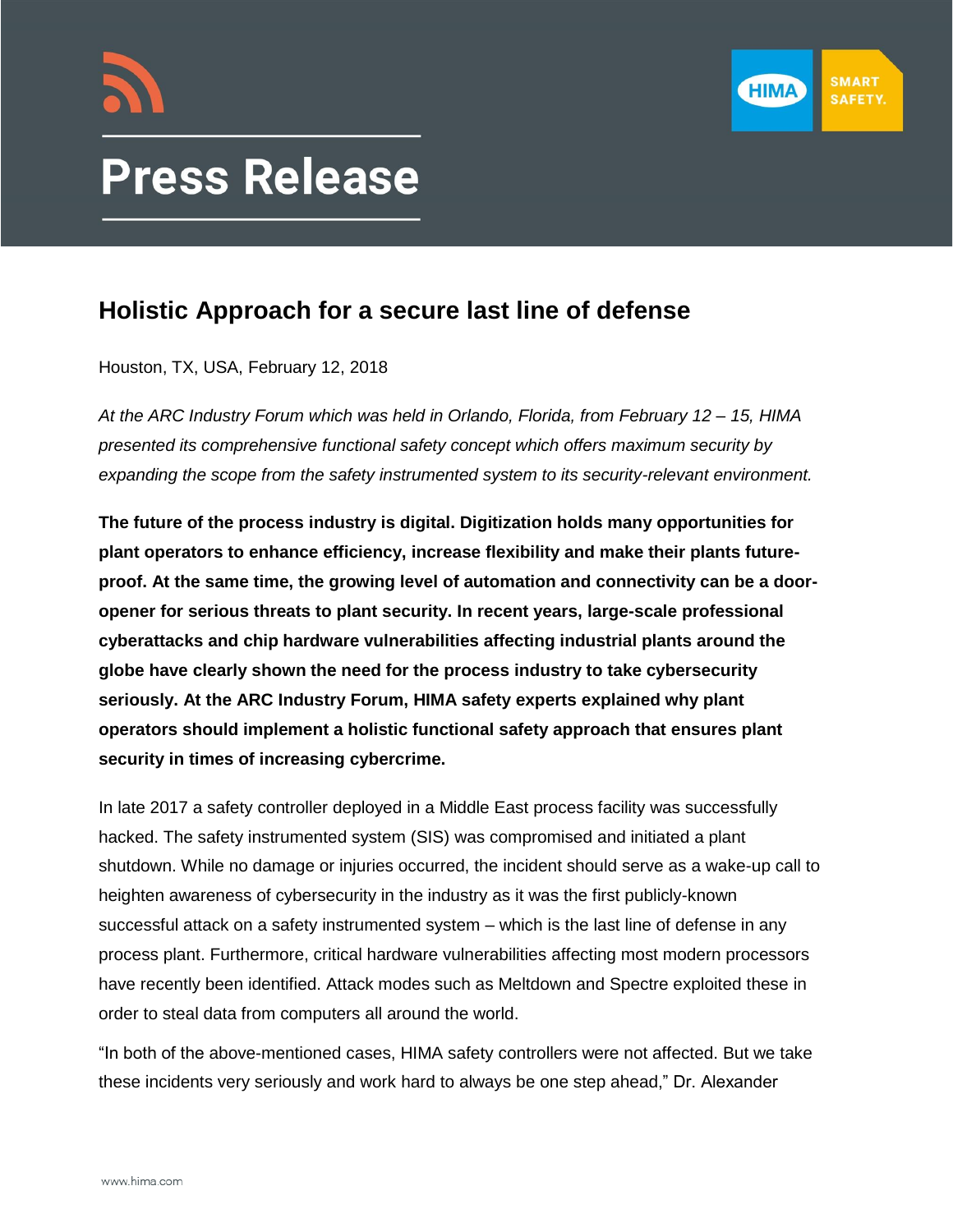Horch, Vice President Research, Development & Product Management at HIMA comments: "It is important to note that there is no such thing as 100% guaranteed safety or security. But by choosing the HIMA holistic functional safety approach which protects the core SIS as well as its environment, plant operators get the maximum level of safety and security possible."

The purpose of modern functional safety solutions is to reduce safety and security risks to a minimum. Therefore, a holistic approach is needed which not only includes the core SIS (final control elements, logic solver incl. I/O module and sensors), but also its environment like the engineering station, asset management tools (AMS) and handhelds as well as field entry panels and HMIs. By complementing the SIS with the "HIMA Security Environment for Functional Safety," this approach takes all important security-relevant aspects of industrial control systems (ICS) into account. These include the five following areas: Controller hardware and firmware, engineering toolkit, PC infrastructure, communication infrastructure and lifecycle management.

In terms of firmware, a dedicated operating system specifically developed for safety-critical applications runs on HIMA safety controllers. The HIMA firmware, which is 100% HIMA software, provides an extremely low software error rate and has no backdoors implemented. It is impossible to access the program code during operation as application programs run within a container and no other parts of the CPU firmware can be accessed. On the hardware side, unused Ethernet ports can be disabled and/or locked physically. Thanks to the total separation of SIS and basic process control functions and systems (BPCS) according to the requirements of the standards for functional safety (IEC 61511) and automation security (IEC 62443), no common cause failures can occur.

When it comes to the engineering, HIMA works with its own, single-purpose engineering tool SILworX, again 100% HIMA software. This solution offers various security features such as two-factor authentication for project and controller data, a well-defined user management including security admin role as well as functional blocks with password protection (locking/read-only), just to name a few. By monitoring the application program via system variables, SILworX is even able to detect changes and to issue an alarm in case unauthorized changes are made.

Also, the communication infrastructure has to be secured. The HIMA security environment relies on the proprietary protocol for controller communication SafeEthernet, and the communication stack is Achilles certified by Wurldtech. Separated protection layers between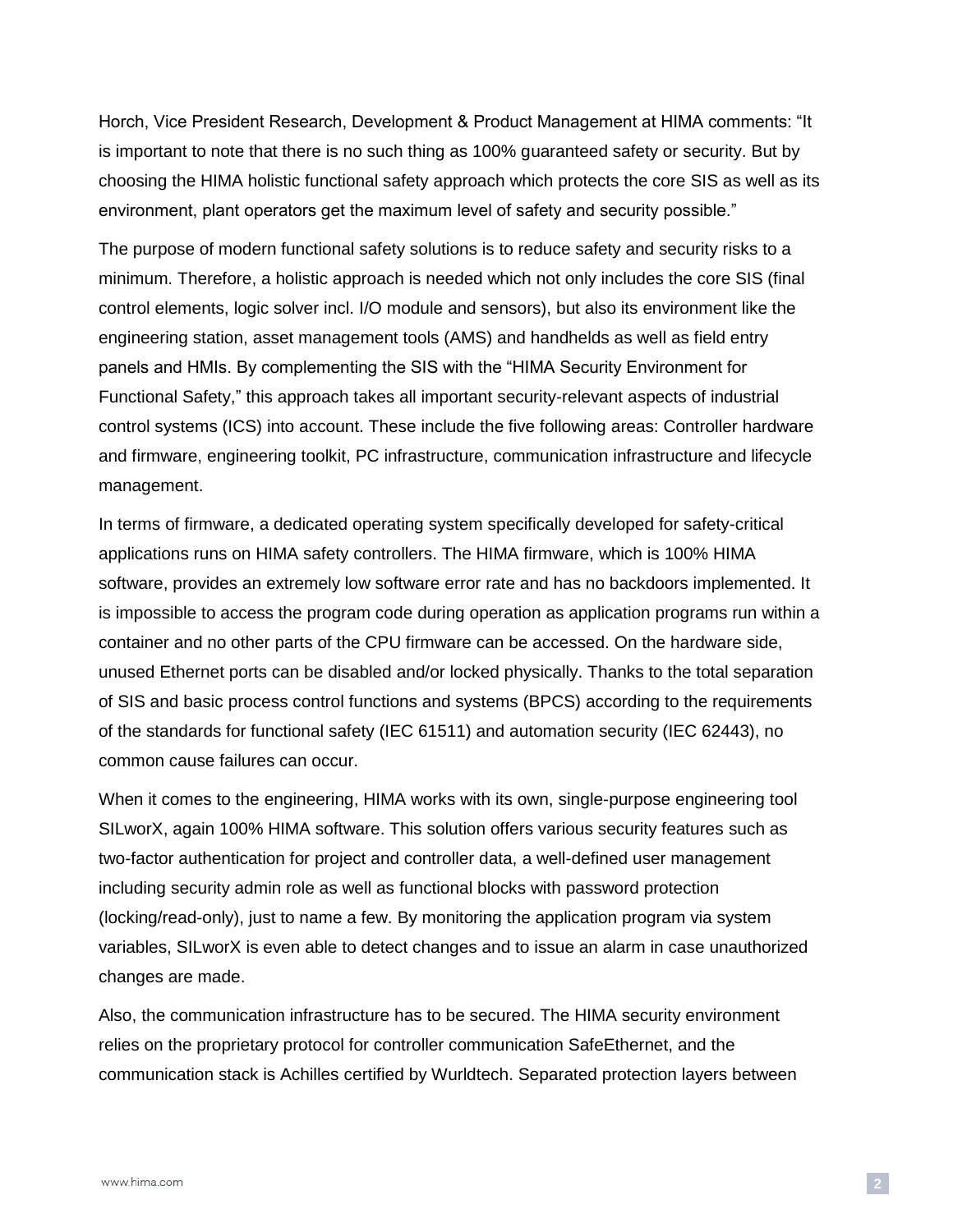CPU and COM modules lead to an absence of feedback. Networks are clearly separated via firewalls and demilitarized zones, and the controller is tap-proofed to prevent ARP spoofing.

For an effective cyber-defense, the PC infrastructure should be set up with a secure BIOS management, reduced access rights and with only the required Windows services activated. Office laptops should not be used as engineering stations. The engineering station should be kept completely separate. The PCs should feature an intelligent password management system and work with a minimal set of application programs only.

Last but not least, the lifecycle management has to take security into account, too. HIMA safety systems have received various security certifications such as Achilles, ISASecure, EDSA and TUV. The ISO 27001 certification for HIMA's information security management systems (ISMS) is ongoing. HIMA also carries out penetration tests together with customers, service providers and universities. Development takes place in a dedicated network, and access to source codes is strictly restricted and supervised. In standardization organizations like IEC and OpenGroup, HIMA experts are proactively driving safety and security standardization forward.

"Security is an integral part of HIMA services and engineering. In addition to cyber-secure hardware and software, we provide security awareness training, basic security checks of HIMA safety systems, product security training and security lifecycle services," explains Dr. Horch.



Image 1: The "HIMA Security Environment for Functional Safety" takes all important securityrelevant aspects of industrial control systems (ICS) into account.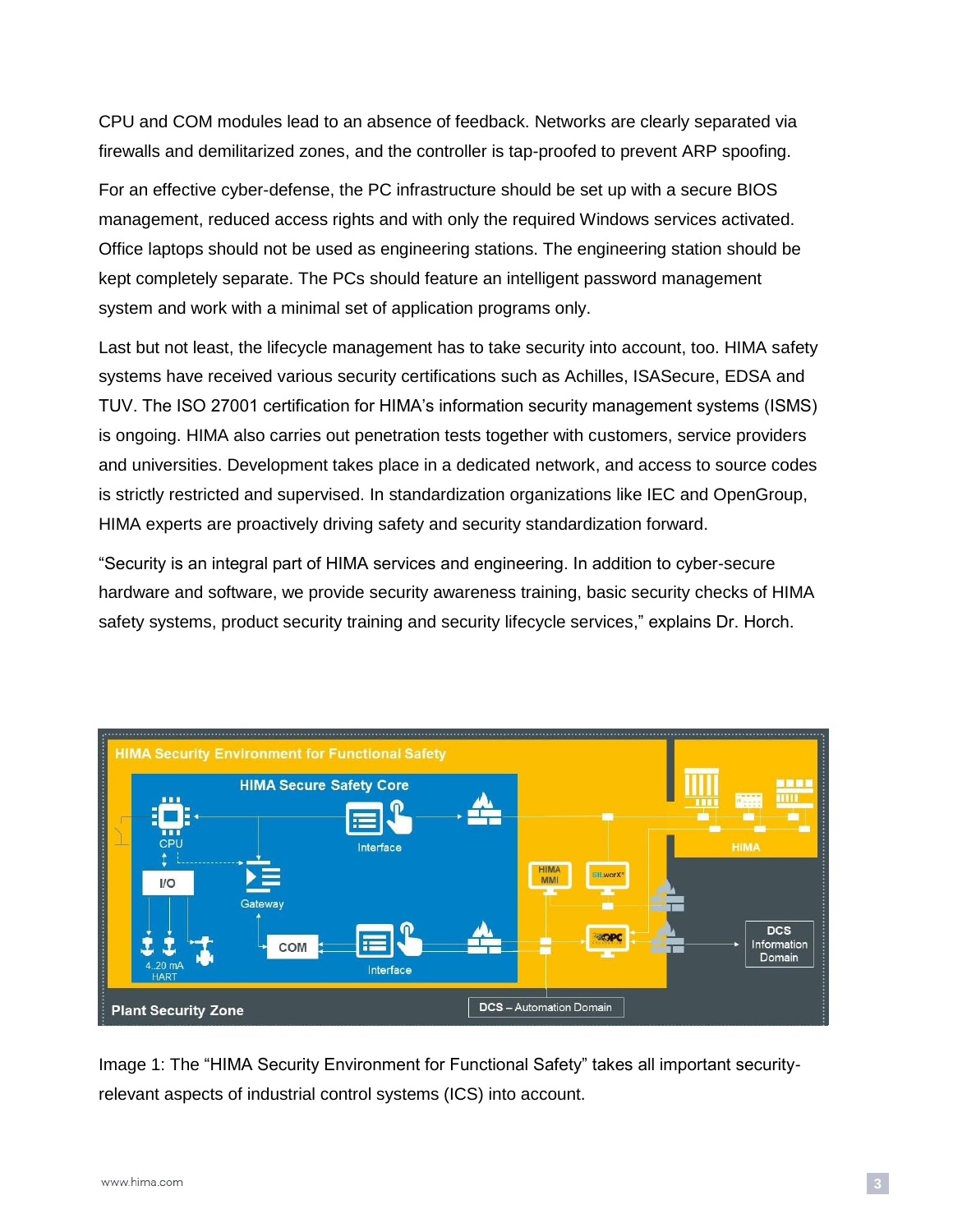

Image 2: Security in ICS depends on five areas.



Image 3: Dr. Alexander Horch, Vice President Research, Development & Product Management at HIMA.

*Images © HIMA Paul Hildebrandt GmbH*